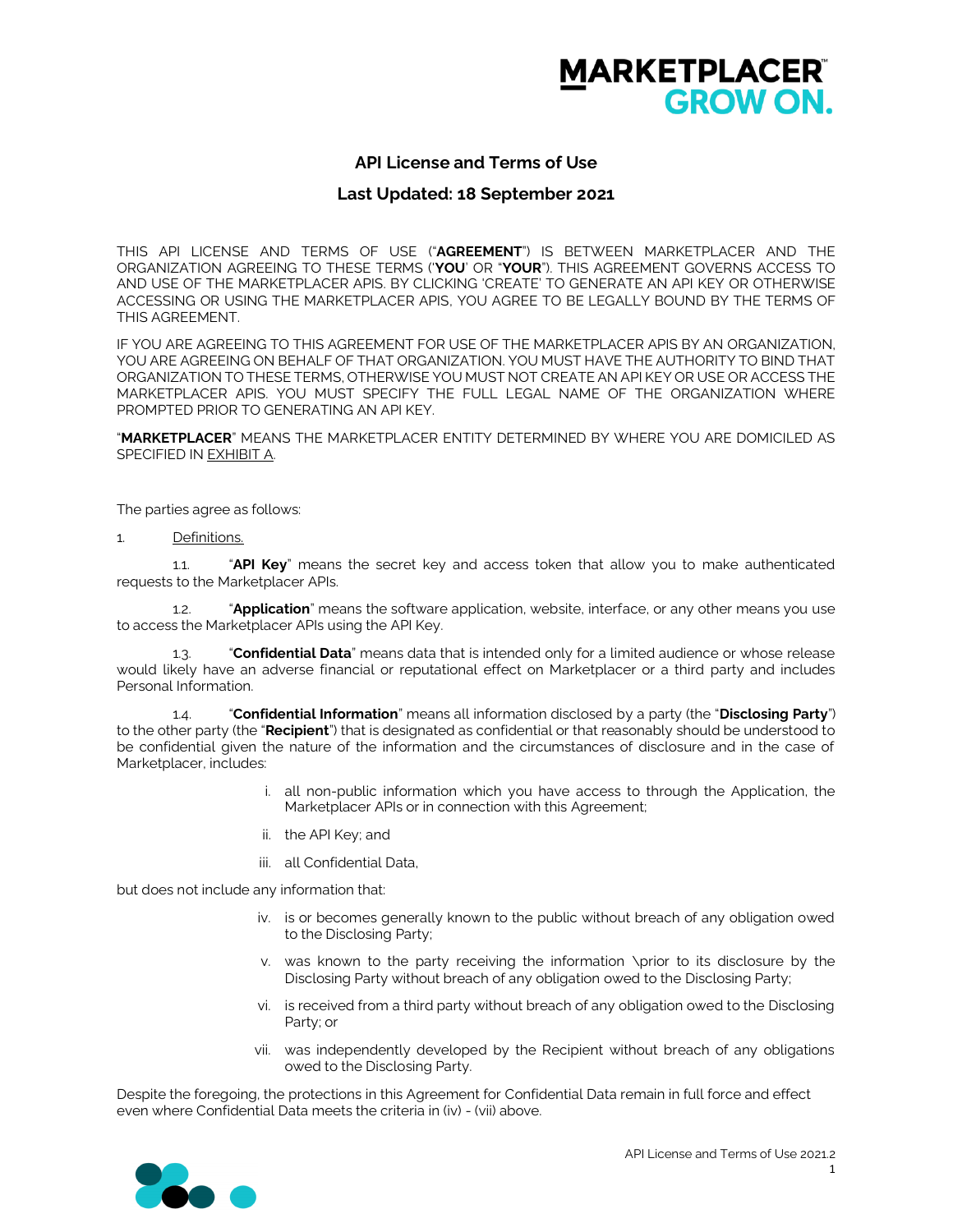1.5. "**Customer**" means a buyer, seller, or other user of an Operator Marketplace, including a user or recipient of the goods or services provided by the Operator.

1.6. "**Feedback**" means any suggestion or idea for improving or otherwise modifying the API or Services.

1.7. "**Marketplacer API Documentation**" means the documentation found at [api.marketplacer.com](https://nam04.safelinks.protection.outlook.com/?url=http%3A%2F%2Fapi.marketplacer.com%2F&data=04%7C01%7CJWood%40emlaw.com%7Cc9673468418a490ef5e008d9100b4173%7C48f8e811e78146a1bdddc1a2618042dc%7C1%7C0%7C637558462792351849%7CUnknown%7CTWFpbGZsb3d8eyJWIjoiMC4wLjAwMDAiLCJQIjoiV2luMzIiLCJBTiI6Ik1haWwiLCJXVCI6Mn0%3D%7C1000&sdata=GBaBQ9RJaCJlsrfDwm7C9GWMuRiPdxvLO4cooVmqoEU%3D&reserved=0) and any other documentation provided to you.

1.8. "**Marketplacer APIs**" means Marketplacer's Application Programming Interfaces and related tools, content, documentation, and services, whether tangible or intangible, in whatever form or medium that are made available by Marketplacer in connection with the Services, and which may be further described in Marketplacer API Documentation.

1.9. "**Operator**" means a customer of Marketplacer that enters into a contract with Marketplacer for platform services in connection with an online marketplace or e-commerce site.

1.10. "**Operator Marketplace**" refers to each Operator's instance(s) of the Marketplacer platform.

1.11. "**Personal Information**" means any information relating to a natural person who can be identified, directly or indirectly, in particular by reference to an identifier such as a name, a phone number, an email address, an identification number, location data, an online identifier, or any other information specific to that natural person.

1.12. "**Services**" means the service of access to and use of the Marketplacer platform and related integrations, services, and applications.

#### 2. Use/Authorization.

2.1. Subject to clause 2.2, Marketplacer grants to you a worldwide, nonexclusive, non-transferrable, revocable, limited, royalty-free, non-sublicensable license to use the Marketplacer APIs solely for the purpose of enabling and facilitating the Services.

2.2. Any use of or access to the Marketplacer APIs other than as expressly allowed by this clause 2 is prohibited, unless you first obtain Marketplacer's prior written consent.

3. API Restrictions. When using the Marketplacer APIs, you shall:

3.1. restrict disclosure of the API Key, or any part thereof, to your agents, employees, or service providers, who must require access to use, maintain, implement, correct, or update the Application, and who are subject to contractual obligations equal to or greater than those contained herein;

not use or access the Marketplacer APIs in order to monitor the availability, performance, or functionality of the Marketplacer APIs, the Services or any portion thereof or for any similar benchmarking purposes;

3.3. not remove or destroy any copyright notices, proprietary markings or confidentiality notices placed upon, contained within, or associated with the Marketplacer APIs;

3.4. not engage in any activity that interferes with, disrupts, harms, damages, or accesses in an unauthorized manner the servers, security, networks, data, applications or other properties or services of Marketplacer or any third party;

3.5. not circumvent technological measures intended to prevent direct database access, or manufacture tools or products of Marketplacer;

3.6. not modify, translate, reverse engineer, disassemble, reconstruct, decompile, copy, or create derivative works of the Marketplacer APIs or the Services, or any aspect or portion thereof, except to the extent that this restriction is expressly prohibited by applicable law;

3.7. not bypass restrictions on Marketplacer APIs for any reason;

3.8. not develop Applications that excessively burden the Marketplacer system, distribute spyware, adware or other commonly objectionable programs;

3.9. not develop an Application whose primary purpose is to migrate customers away from the Marketplacer platform;

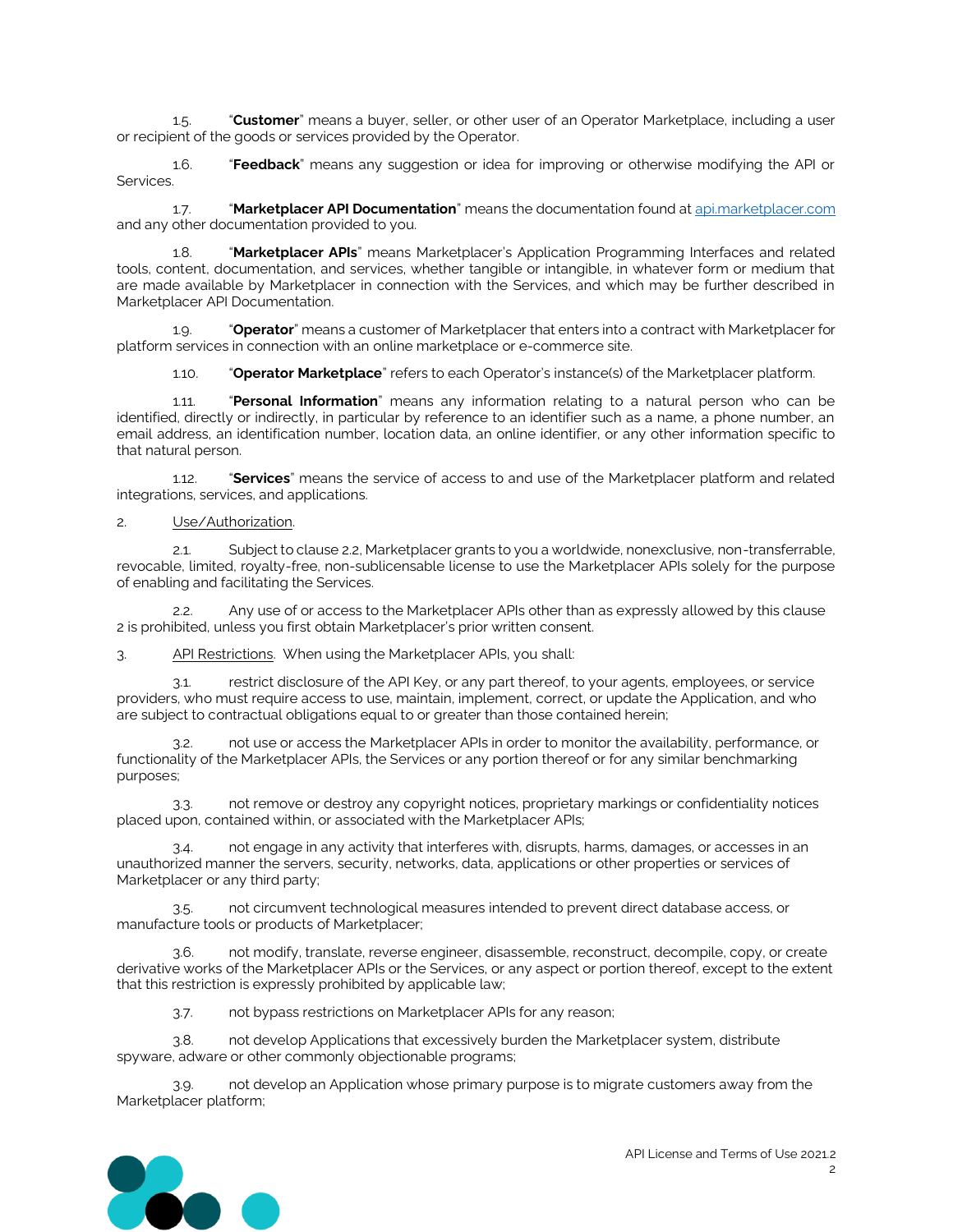3.10. not access or use the Marketplacer APIs to develop or distribute the Application in any way in furtherance of criminal, fraudulent, or other unlawful activity;

3.11. not request more than the minimum amount of data from Marketplacer APIs needed by the Application to provide the Operator with the intended Application functionality, or any data outside any permissions granted by the Operator;

3.12. not falsify or alter any unique identifier in, or assigned to the Application, or otherwise obscure or alter the source of queries coming from an Application; and

3.13. not include code in any Application which performs any operations not related to the services provided by the Application, whether or not the Application obtains consent from the end user to do so.

### 4. Security.

4.1. You must maintain and enforce a written privacy and security program that (i) aligns with a global industry recognized information security management system; (ii) includes administrative, technical and physical safeguards reasonably designed to protect the confidentiality, integrity and availability of data; (iii) is appropriate to the nature, size and complexity of your business operations; and (iv) complies with any laws applicable for the geographic region in which you do business.

4.2. You must take reasonable steps to prevent Confidential Data from unauthorized use, access, disclosure, theft, manipulation, reproduction, a Security Breach or otherwise.

5. Ownership. You do not acquire ownership of any rights by using Marketplacer APIs. Marketplacer retains title and ownership of the Marketplacer APIs, Services and all subsequent copies, including the intellectual property rights therein, regardless of the form or media in or on which the Marketplacer APIs, Services or subsequent copies exist. You retain title and ownership of the Application.

6. Feedback. Marketplacer has not agreed to and does not agree to treat as confidential any Feedback you provide to Marketplacer, and nothing in this Agreement or in the parties' dealings arising out of or related to this Agreement will restrict Marketplacer's right to use, profit from, disclose, publish, keep secret, or otherwise exploit Feedback, without compensating or crediting you.

7. Copy Restrictions. Unauthorized copying of the Marketplacer APIs or any accompanying written materials is expressly forbidden. You may be held legally responsible for any copyright infringement that is caused or encouraged by your failure to abide by the terms of this Agreement.

8. Updates. Marketplacer may update the Marketplacer APIs from time to time and you will receive access to any updates to the Marketplacer APIs released by Marketplacer. Marketplacer will use reasonable commercial efforts to inform you in advance if your Application needs to be updated to maintain compatibility with the Marketplacer APIs.

### 9. Privacy

9.1. **Deletion.** You agree to delete Personal Information when requested by Marketplacer or if you are not an Operator, if requested by an Operator, or when it is no longer necessary for the Application.

9.2. **Compliance with Privacy Laws.** You agree to cause the Application and your use of the Marketplacer APIs to comply with all applicable laws, rules, regulations, and best practices concerning privacy and data protection. You shall prepare and make publicly available an appropriate privacy policy for the Application that you abide by, as necessary to comply with laws.

9.3. **Personal Information.** You agree that: (i) the Application's collection and use of Personal Information will be only as authorized by the owner of the Personal Information; (ii) you will comply with your privacy policy (if applicable); (iii) you will not collect, store, use, disclose or otherwise process Personal Information for any purpose other than facilitating the use of the Services as permitted under this Agreement.

9.4. **Data Breach.** You shall promptly notify Marketplacer of any actual or suspected breach or compromise of Personal Information due to unauthorized access to facilities, networks or systems where Personal Information resides or any misuse or unlawful or accidental loss, destruction, alteration, damage, compromise or unauthorized processing of Personal Information (a "**Data Breach"**) immediately on becoming aware of such occurrence. Upon learning of the Data Breach, at your own cost, you will: (A) promptly remedy the Data Breach to prevent any further loss of Personal Data; (B) investigate the incident; (C) take reasonable actions to mitigate any future anticipated harm to Marketplacer, Operator, and Customers; and (D) promptly

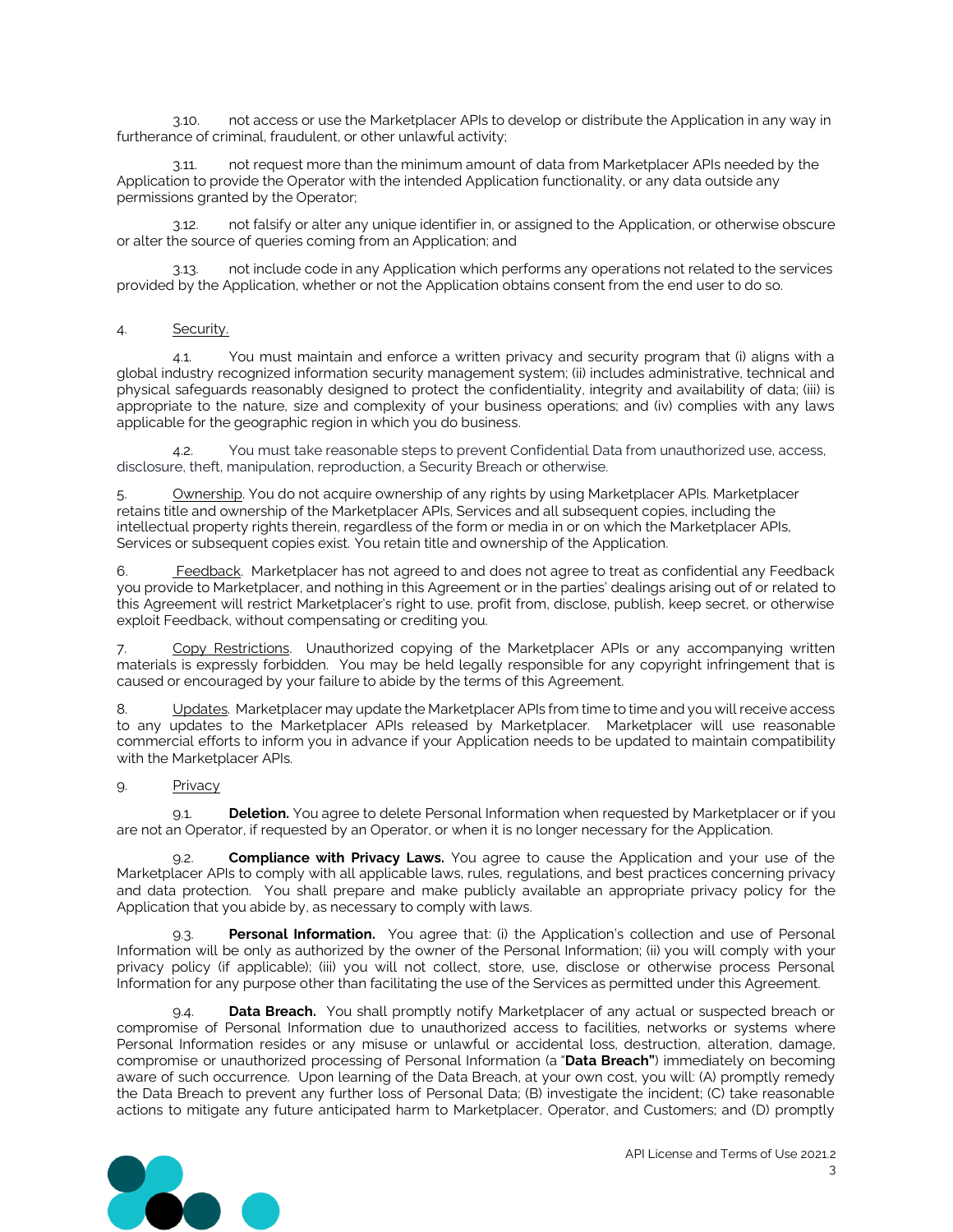answer questions from Marketplacer relating to the Data Breach, regularly communicate the progress of your investigation to Marketplacer and cooperate to provide Marketplacer with any additional requested information in a timely manner.

9.5. **Application Testing.** The Sandbox Test Environment (the "**Sandbox**") is a production environment for testing Applications to ensure proper operation in respect of API integration. The Sandbox is intended for testing API logic and API behavior only. You may use information made available in the Sandbox for application development and test only. You are responsible for safeguarding your data and the data of your customers. You are prohibited from publishing confidential, Personal Data, or restrictive data in the Sandbox. You must delete the Application from the Sandbox immediately after testing is completed.

10. Monitoring. You agree that Marketplacer may monitor the Application's use of the Marketplacer APIs. This monitoring may include Marketplacer accessing and using the Application. Marketplacer may suspend your access and the Application's access to the Marketplacer APIs without notice if Marketplacer reasonably believes that the Application is, or you are, in violation of this Agreement.

11. Force Majeure. You acknowledge that use of the Marketplacer APIs may be interrupted due to (a) downtime for scheduled maintenance at Marketplacer's sole discretion, or (b) interruptions in internet connectivity or other website downtime caused by circumstances beyond Marketplacer's control, including, without limitation, acts of God, acts of government, flood, fire, earthquakes, civil unrest, acts of terror, strikes or other labor problems, pandemic, epidemic, computer or telecommunications failures, delays involving hardware or software not within Marketplacer's control, network intrusions or denial of service attacks. You agree that Marketplacer shall not, in any way, be liable for, or have responsibility with respect to, any such interruptions.

12. Limited Warranty. TO THE MAXIMUM EXTENT PERMITTED BY APPLICABLE LAW, AND EXCEPT AS EXPRESSLY SET FORTH HEREIN THE MARKETPLACER APIS AND SERVICES ARE PROVIDED "AS IS", AND MARKETPLACER AND ITS SUPPLIERS AND LICENSORS DO NOT MAKE AND SPECIFICALLY DISCLAIM, ALL EXPRESS AND IMPLIED WARRANTIES OF EVERY KIND RELATING TO THE MARKETPLACER API AND SERVICES (INCLUDING, WITHOUT LIMITATION, ACTUAL AND IMPLIED WARRANTIES OF MERCHANTABILITY AND FITNESS FOR A PARTICULAR PURPOSE, AND NON-INFRINGEMENT), AS WELL AS ANY WARRANTIES THAT THE API OR SERVICES (OR ANY ELEMENTS THEREOF) WILL ACHIEVE A PARTICULAR RESULT, OR WILL BE UNINTERRUPTED OR

13. Indemnification. You agree to indemnify, defend and hold harmless Marketplacer and its officers, directors, employees, agents and contractors from any loss, cost, expense (including attorney's fees and expenses), demand, claim, liability, damages or cause of action of any kind or, in any manner arising out of or relating to (i) any violation or breach by you of any provision of this Agreement; (ii) the Application, or (iii) your negligence, recklessness or intentional misconduct.

14. Limitation of Liability. To the maximum extent permitted by applicable law, in no event shall Marketplacer be liable under any theory of liability for any consequential, indirect, incidental, special, punitive or exemplary damages of any kind, including, without limitation, damages arising from loss of profits, revenue, data or use, or from interrupted communications or damaged data, or from any defect or error or in connection with your acquisition of substitute goods or services or malfunction of the Marketplacer APIs or Services, or any such damages arising from breach of contract or warranty or from negligence or strict liability, even if Marketplacer or any other person has been advised or should know of the possibility of such damages, and notwithstanding the failure of any remedy to achieve its intended purpose. Without limiting the foregoing or any other limitation of liability herein, regardless of the form of action, whether for breach of contract, warranty, negligence, strict liability in tort or otherwise, your exclusive remedy and the total liability of Marketplacer or any supplier of services to Marketplacer for any claims arising in any way in connection with or related to this Agreement, for any cause whatsoever, including but not limited to any failure or disruption of the use of the Marketplacer APIs or Services, shall not exceed \$100. Marketplacer shall have no liability whatsoever to you for any claims of patent, copyright, or other intellectual property right infringement or misappropriation of trade secrets, made against you incident to the use of the Marketplacer APIs or Services.

#### 15. Confidentiality

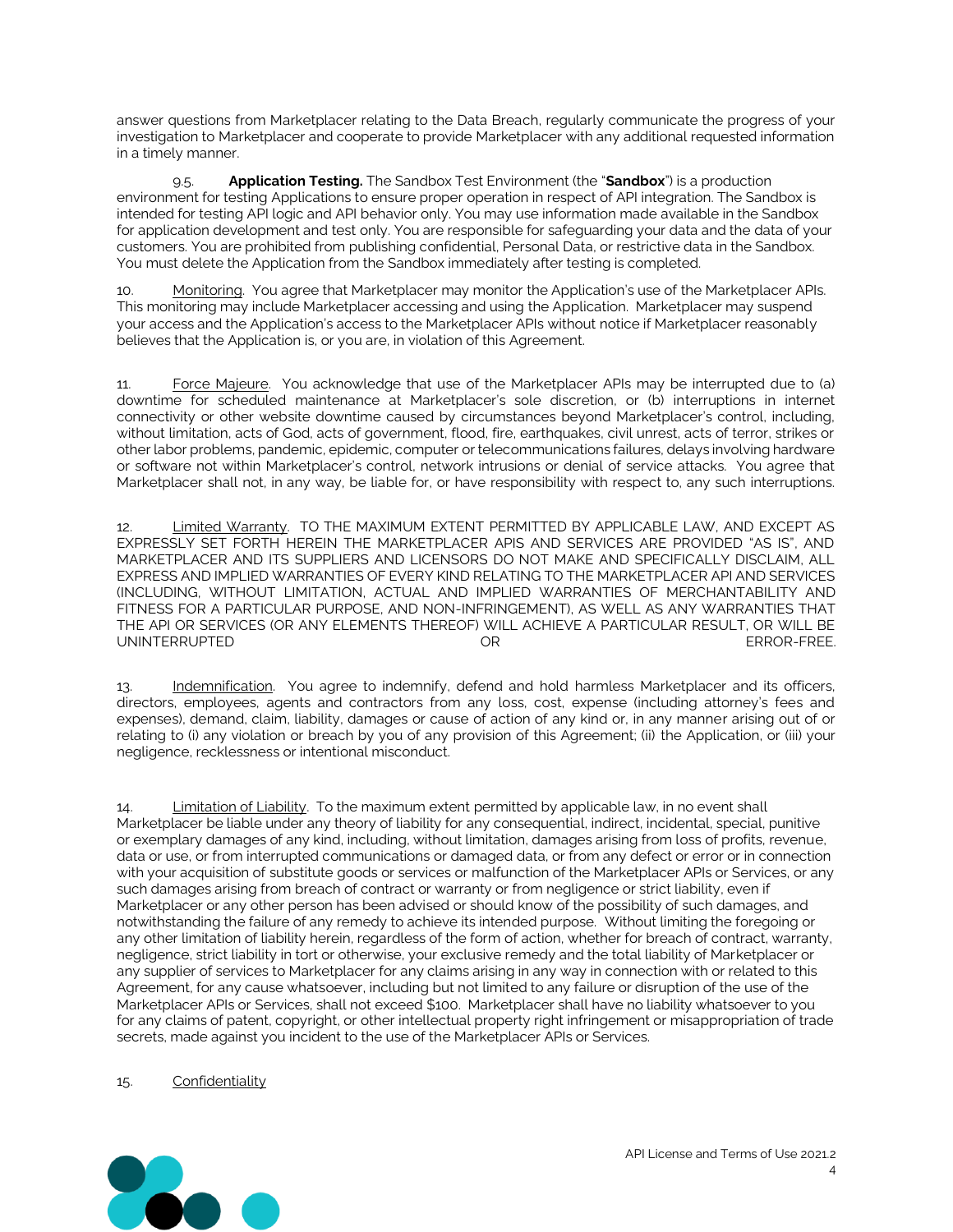15.1. The Recipient agrees at all times during and for so long as is legally permissible after this Agreement is terminated to keep confidential the Confidential Information of the Disclosing Party.

15.2. The Recipient shall take all reasonable precautions to protect the Confidential Information, including all precautions the Recipient takes with respect to its own confidential information.

15.3. The Recipient agrees that it will not use, disclose or discuss the Disclosing Party's Confidential Information without the prior written approval of the Disclosing Party, except:

- (a) as specifically provided by this Agreement; or
- (b) to the extent required by law, a regulator, a court order or the rules of any stock exchange, providing the Recipient uses reasonable efforts to cooperate with the Disclosing Party, to disclose only the minimum information legally required to be disclosed and to allow the Disclosing Party to participate in the proceeding (if applicable).

15.4. The Recipient must not sell, transfer, assign or otherwise dispose of or grant any license in relation to any Confidential Information or make available copies (whether by photocopying, photographic reproduction or by electronically recorded data) of any Confidential Information to any person other than with the prior written consent of the other party.

15.5. The Recipient acknowledges that the Confidential Information as disclosed by the Disclosing Party, and all reproductions of that Confidential Information in any format or medium, is and remains the property of the Disclosing Party, and that the Disclosing Party retains any and all rights, including without limitation intellectual property rights, in the Confidential Information.

15.6. On request by the Disclosing Party at any time, the Recipient will either promptly return or certify the destruction of all Confidential Information, including all documentation and materials and all copies which embody the Confidential Information, in its possession or under its control.

#### 16. Termination.

16.1. Either party may terminate this Agreement for any reason by providing at least fifteen (15) days written notice to the other.

16.2. Upon termination of this Agreement, your license to use the Marketplacer APIs is terminated.

17. General.

17.1. Choice of Law. This Agreement is governed by the laws determined by your place of domicile, in accordance with Exhibit A.

17.2. Attorney's Fees. The prevailing party in any action filed under this Agreement or related to the Marketplacer APIs is entitled to reasonable attorney's fees and costs.

17.3. Headings. The headings of the sections of this Agreement are for convenience only, and in no way limit or affect the terms and conditions or the meaning or interpretation of this Agreement.

17.4. Severability. If any provision of this Agreement is held to be invalid or unenforceable then that provision will be altered or limited such that it is enforceable and corresponds to the original provision as closely as possible. An invalid or unenforceable provision of this Agreement shall not affect the validity of the remaining provisions of this Agreement.

17.5. Waiver. Waiver by either party of a breach of any provision contained in this Agreement shall not constitute or be construed as a waiver of any succeeding breach of such provision or a waiver of the provision itself.

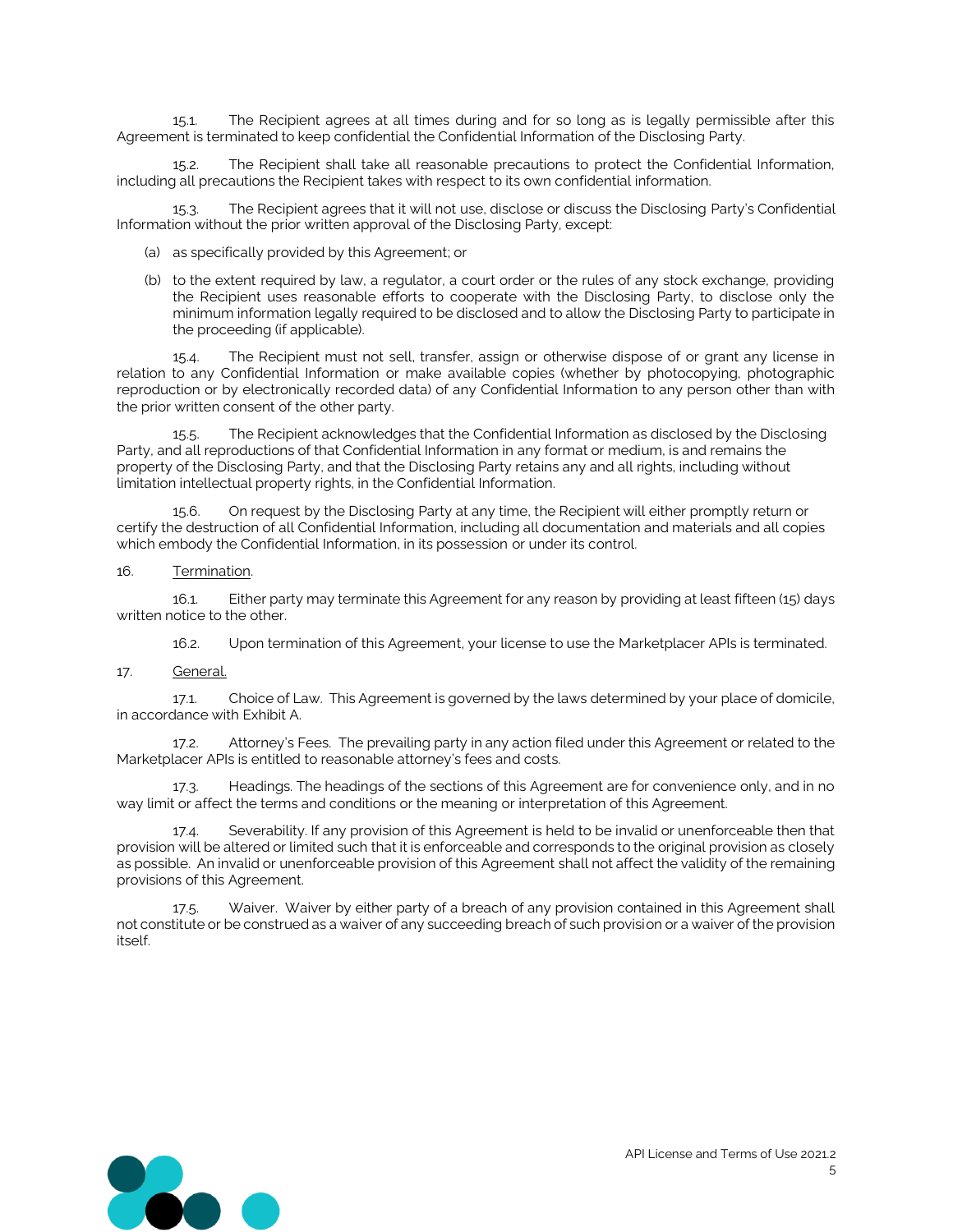17.6. Time To File Lawsuit or Other Action. You agree to file any lawsuit or other action you may have against Marketplacer or its agents, employees, subsidiaries, affiliates or parent companies within one (1) year from the date of the event that caused the loss, damage or liability or be forever barred.

17.7. Completeness. This Agreement sets forth the entire understanding between you and Marketplacer with respect to the matters set forth herein and supersedes all previous agreements and representations with respect to the Marketplacer APIs.

17.8. Assignment. Neither party shall assign or otherwise transfer or purport to assign or otherwise transfer this Agreement or any of its rights or obligations hereunder or any part thereof without the prior written consent of the other party, except that Marketplacer may assign any of its rights or obligations to any successorin-interest or to an entity that acquires all or substantially all of its assets, all or a majority of its equity in any form, or to an entity into which such party is merged.

17.9. Updates. Marketplacer may update these terms from time to time. The most up-to-date version will always be posted on marketplacer.com/legal. If you wish to receive notice of updates to this Agreement by email, please let us know at legal@marketplacer.com.